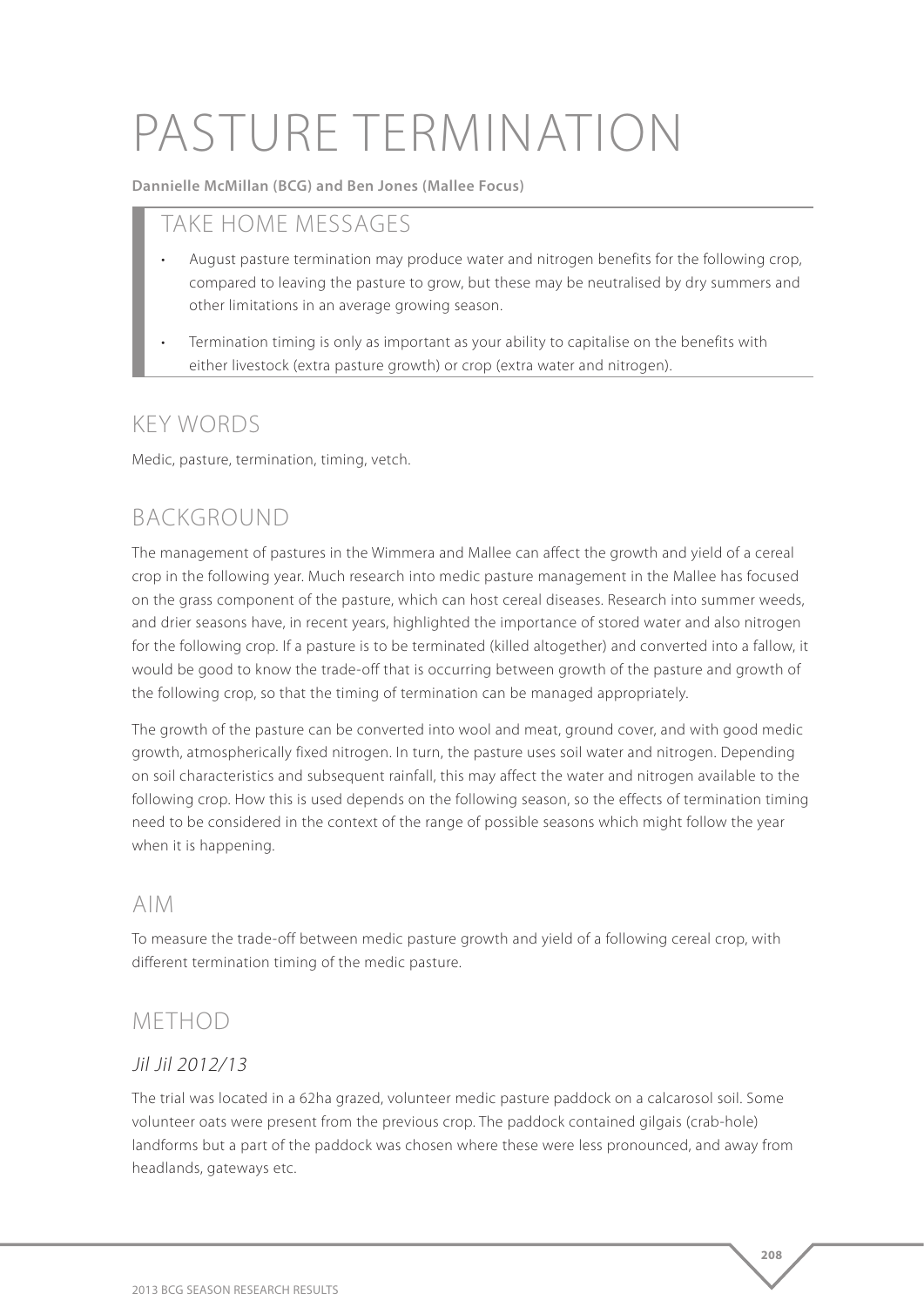#### Netherby 2012/13

The trial was located in a 73ha grazed, sown vetch paddock on a vertisol soil.

In 2012 four medic (vetch at Netherby) pasture termination treatments (Table 1) were laid out in a randomised complete block design with three adjacent replicates, and buffer plots of the January treatment between replicates and at either end of the design. The buffer plots were sampled at each treatment as an attempt to control against spatial variation. Each plot was 2m wide and 28m long, with the long side parallel to the longest fence in the paddock so that the farmers sowing operation did not transfer soil from one plot to the next.

Soil samples were taken before the August treatment, and after the pasture had died (November). Soil samples were also taken before sowing the following crop (April 2013) and after harvest. The average soil water after harvest in 2013 was taken as the crop lower limit at each site.

Dry matter samples were taken from the pasture at each treatment date, and from the 2013 wheat crop at GS30 and GS65. Plots were harvested with a plot harvester to measure yield, and grain tested for protein, test weight and screenings.

| Locations:         | Jil Jil (20km N Birchip), Netherby                                                |        |  |  |
|--------------------|-----------------------------------------------------------------------------------|--------|--|--|
| Replicates:        | Three                                                                             |        |  |  |
| Sowing date:       | Jil Jil                                                                           | 18 May |  |  |
|                    | Netherby                                                                          | 14 May |  |  |
| Seeding density:   | 60kg/ha                                                                           |        |  |  |
| 2013 Crop types:   | Mace (Jil Jil) and Yitpi (Netherby) wheat                                         |        |  |  |
| Grazing:           | Jil Jil: August 2012-February 2013, part of paddock grazed at approx. 4 DSE/      |        |  |  |
|                    | ha (varying mobs) with supplementary feeding (not close to the trial).            |        |  |  |
|                    | Netherby: cut for hay and then grazed for two weeks following this.               |        |  |  |
| Inputs/fertiliser: | 25kg/ha 27:12 (Jil Jil), 5t/ha gypsum (Netherby)                                  |        |  |  |
| Operations:        | Jil Jil: 20 Feb 2013 tilled. Netherby: 20 Feb 2013, 5 Mar 2013 tilled with narrow |        |  |  |
|                    | points to incorporate gypsum.                                                     |        |  |  |
| Seeding equipment: | Jil Jil: Horwood Bagshaw seeder (knife points, press wheels, 17cm row spacing)    |        |  |  |
|                    | Netherby: Knife points and press wheels on 30cm row spacing.                      |        |  |  |

**Table 1. Medic pasture termination timings in 2012. At each treatment, previously treated plots also were resprayed when full kill was not achieved.** 

| <b>Termination treatment</b> | Timing - Jil Jil | Timing - Netherby | <b>Method</b>                 |
|------------------------------|------------------|-------------------|-------------------------------|
| August                       | 3 September      | 28 August         | spray*                        |
| September                    | 25 September     | 1 October         | $spray*$                      |
| October                      | 31 October       | 24 October        | spray*                        |
| November                     | 16 November      | 22 November       | died naturally/heavily grazed |

\*Spray = as required to kill the pasture and/or weeds present.

#### Spatial variation and statistics

**209** 

The buffer plots and November termination treatments were checked for trends in spatial variation for soil water, nitrogen, crop and pasture growth and yield measurements. There were no consistent trends that might justify a more complex spatial analysis (not shown). Measurements from the buffer plots were therefore included in the analysis as extra replicates of the November treatment.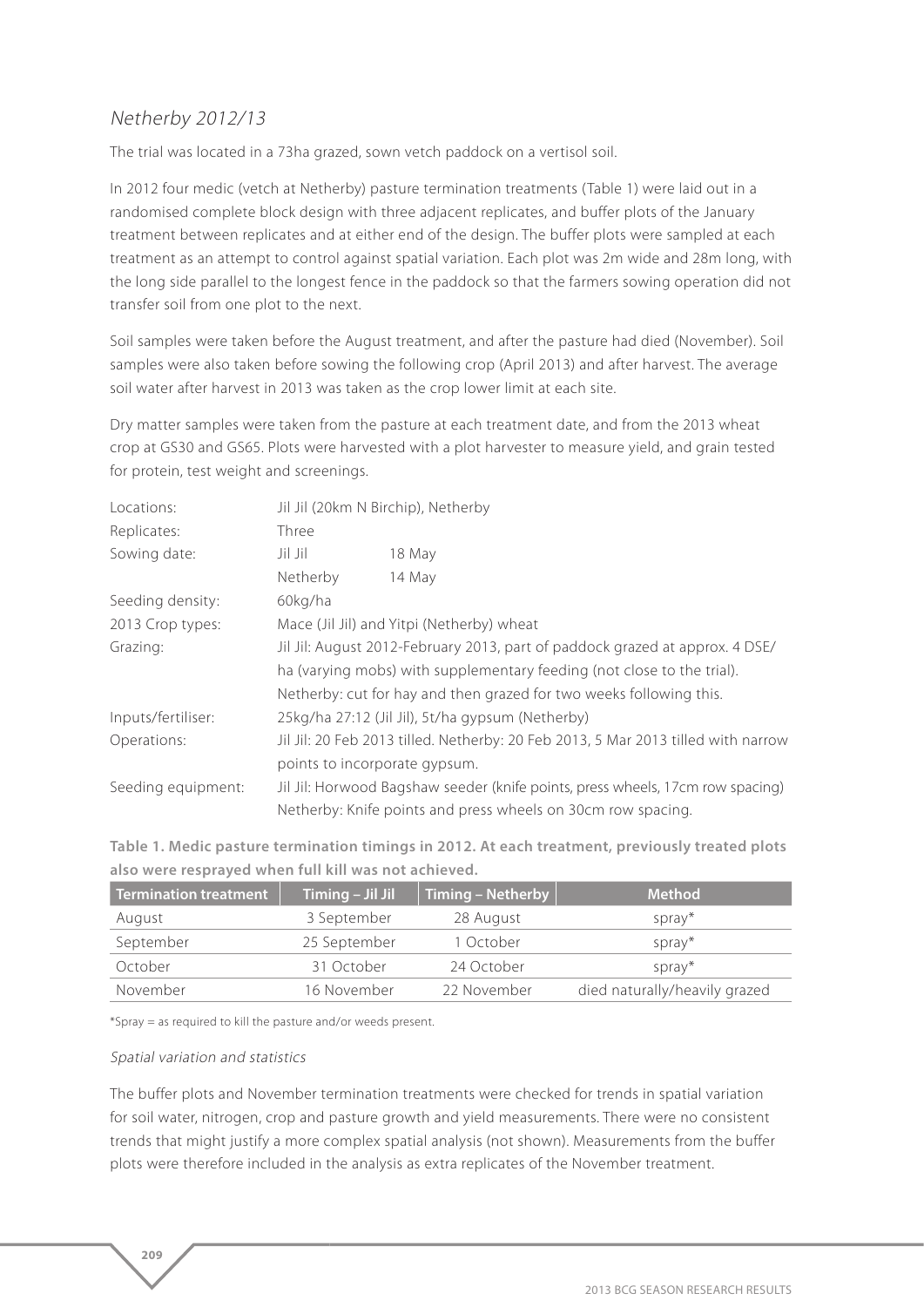A probability of 10% (p=0.1) was adopted for 'significance' in the analysis, recognising the likely errors in-field measurements of pasture plots and the minimal replication (three).

## RESULTS AND INTERPRETATION

#### Rainfall

How the termination trade-off works is going to depend on what the season is like for the pasture, and for the crop that follows it. The 2012 season was quite dry (149mm April-October at Jil Jil; 156mm at Netherby) and was followed by a dry summer in 2012/13 (Figure 1). From May onward, the 2013 growing season was average at Jil Jil (209mm) and wetter than average at Netherby (326mm), with relatively even rainfall distribution.



**Figure 1. Monthly rainfall at Jil Jil and Netherby in 2012 and 2013 (figures from farmer records, Jil Jil, and the Culgoa and Lorquon Bureau of Meteorology weather stations).**

#### Pasture and following crop growth

Pasture dry matter was considered too low to measure after termination at Jil Jil (bare ground; grazed heavily) and was only measured after each termination timing at Netherby. Heavy grazing at Jil Jil kept dry matter low, whereas vetch growth accumulated during September/October at Netherby, finally dropping at the November measurement (Figure 2). A measurement on the August treatment at both sites in September showed that soon after termination, biomass on it was negligible. The combination of grazing pressure at Jil Jil, and poor rainfall in spring 2012 meant that seed was not set.

In the following crop in 2013, there were no significant differences in growth at either early stem elongation (growth stage 30) or anthesis (growth stage 65).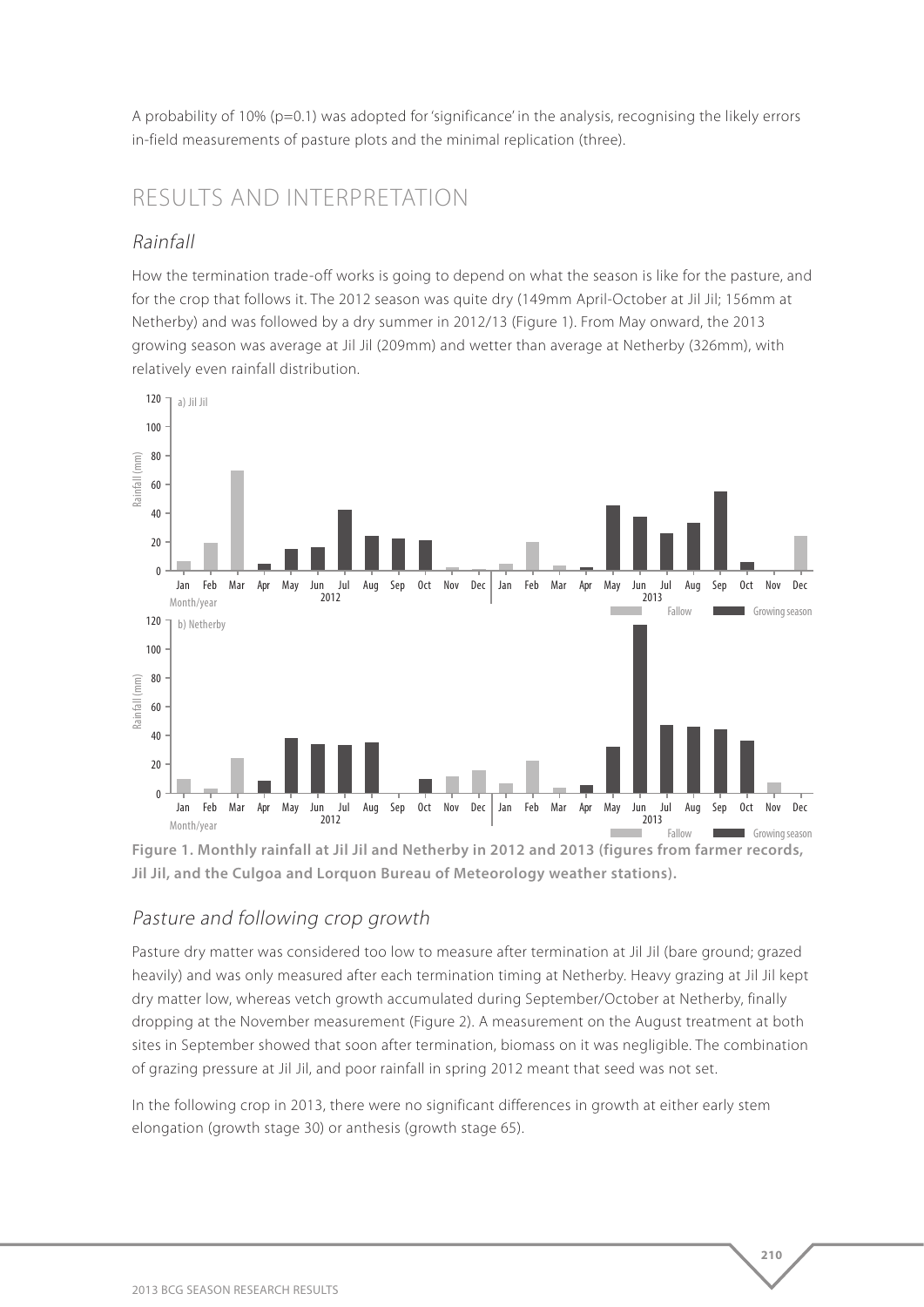

**(b) experiments. All differences non-significant. The exact timing of treatments is shown with crosses.**

Crop growing after the early termination treatment had higher per cent biomass nitrogen at early stem elongation (Figure 3; not significant at Jil Jil; P<0.001 at Netherby).



#### Soil water, nitrogen and Colwell P

**211** 

At both sites, the soil was at its driest pre-sowing. No water accumulated during the dry fallow period. Soil available water was higher for the August termination treatment, compared to the others, when measured in November (Figure 4a, b; for Jil Jil P=0.057). The difference was much smaller (Jil Jil) or negligible (Netherby) after the fallow period.

Soil mineral nitrogen was highest at both sites at the time of the first termination treatment, and lower after the pasture and pre-sowing (Figure 5a, b). If nitrogen was fixed by the vetch pasture, it may have mineralized during the 2013 growing season; low pre-sowing nitrogen is in keeping with the dry

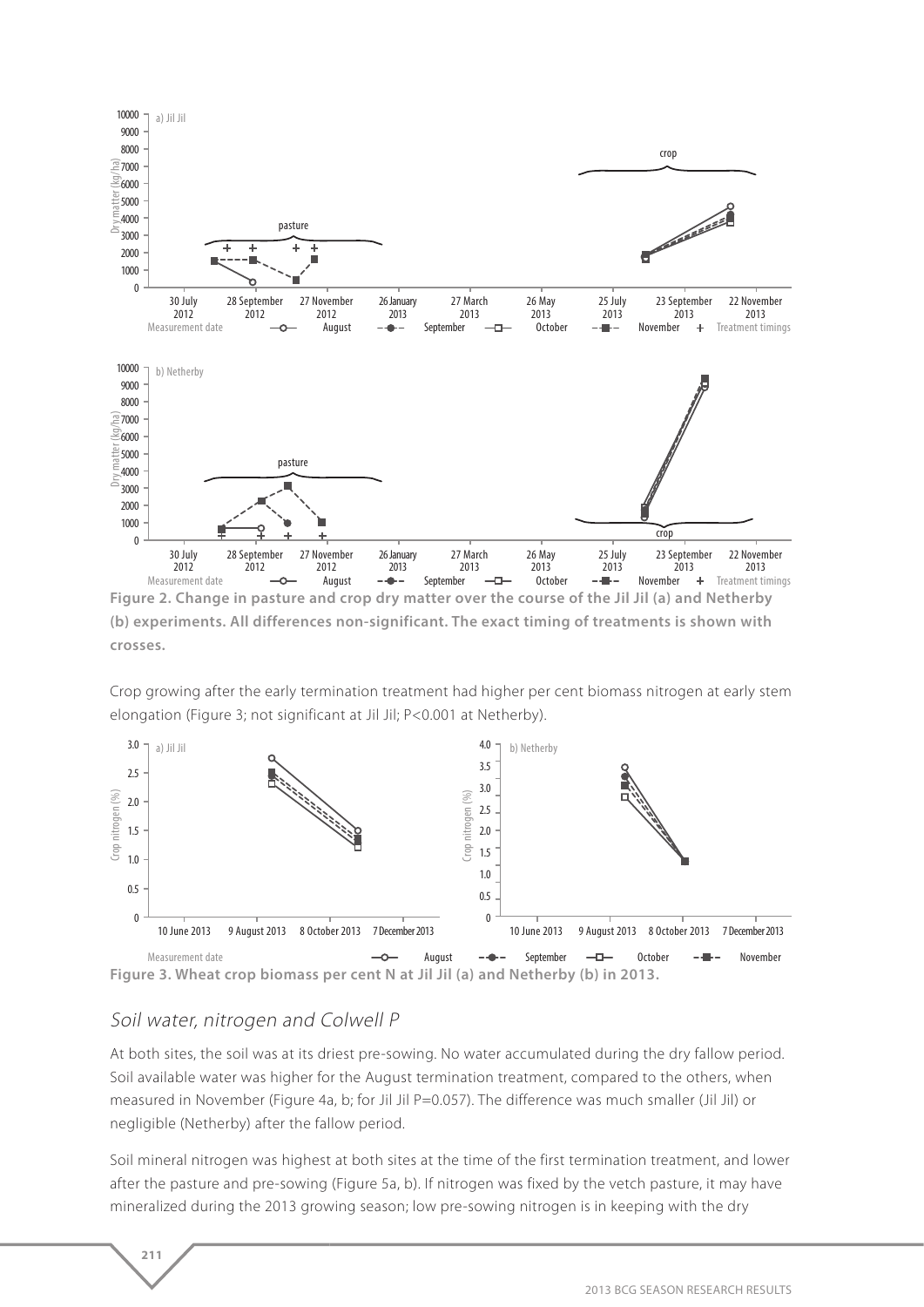fallow period. As with available water, soil mineral nitrogen was also higher for the August termination treatment, significantly so at Netherby (Figure 5a, b; at Netherby P=0.002 in November; P=0.02 pre-sowing). Harvest soil nitrogen data at Netherby was not available at the time of writing.

Colwell P was measured at each sampling, and dropped from average 26-28mg/kg in pasture to 22mg/kg in-crop at Jil Jil. At Netherby Colwell P was 18mg/kg in pasture and 21mg/kg pre-sowing, on average. Treatment differences weren't significant at either site.



**Figure 4. Soil available water in Jil Jil (a) and Netherby (b) 0-1m for termination treatments.**  Water measurements were significantly different at Jil Jil in November (P=0.057).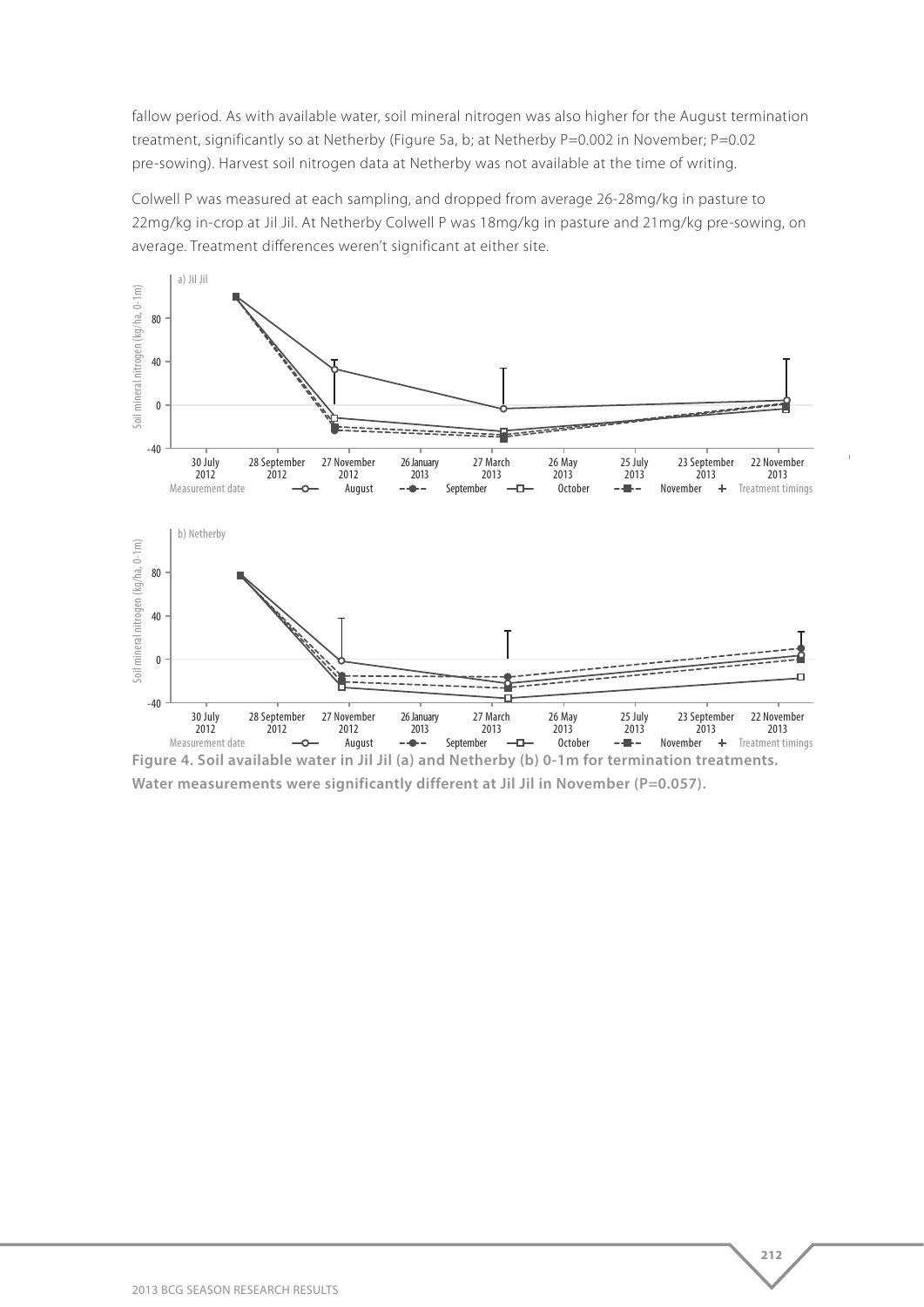

**Soil mineral nitrogen differences were significant at Netherby in November (p=0.002) and presowing (p=0.021).**

#### Crop yield

**213** 

Yields from both experiments seemed lower than what might be expected from growing season rainfall (Table 2) and crop dry matter (Figures 2a,b). At Netherby, pre-sowing mineral nitrogen was low and grain proteins were also low, implying a nitrogen limitation. Nitrogen was not a limitation at Jil Jil and proteins were correspondingly high. There were no treatment differences in either experiment, apart from in test weight at Netherby. The October termination treatment had significantly higher test weight than the August treatment; this is difficult to interpret. Screenings (not presented) were measured but were low (<5%) and mostly a result of threshing damage.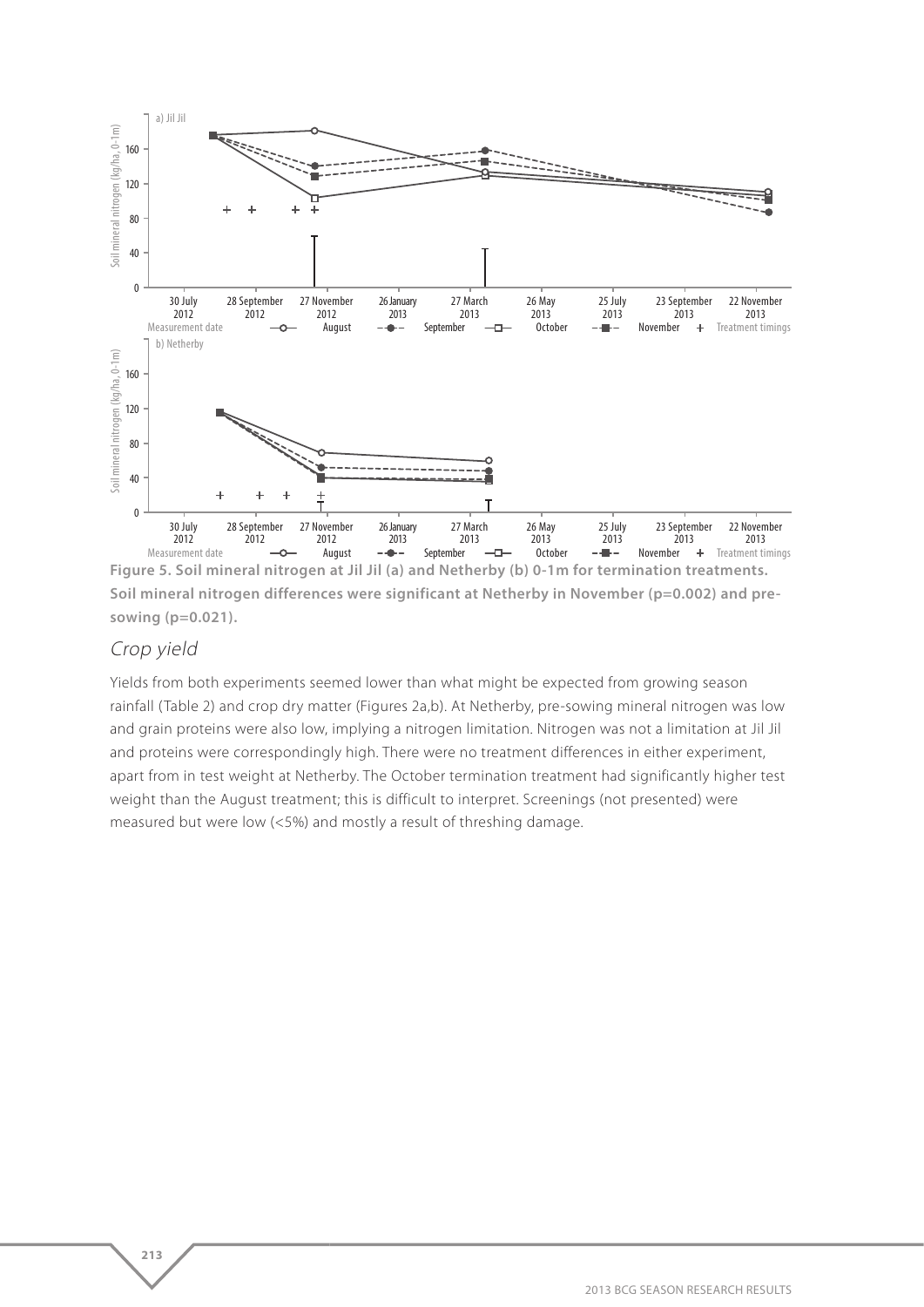| <b>Termination treatment</b> | Yield (t/ha)        | Protein (%)          | Test weight (kg/hl) |  |  |
|------------------------------|---------------------|----------------------|---------------------|--|--|
| <b>Site</b>                  | Jil Jil (209mm GSR) |                      |                     |  |  |
| August                       | 1.8                 | 14.2                 | 76.7                |  |  |
| September                    | 1.58                | 13.9                 | 74.5                |  |  |
| October                      | 1.68                | 13.5                 | 74.3                |  |  |
| November                     | 1.35                | 13.6                 | 75.3                |  |  |
| Sig. diff.                   | NS.                 | <b>NS</b>            | <b>NS</b>           |  |  |
| $CV\%$                       | 13.9                | 6                    | 2.3                 |  |  |
| <b>Site</b>                  |                     | Netherby (326mm GSR) |                     |  |  |
| August                       | 2.66                | 11.3                 | 80.4                |  |  |
| September                    | 2.73                | 10.3                 | 81.3                |  |  |
| October                      | 2.6                 | 9.7                  | 82.2                |  |  |
| November                     | 2.74                | 10.1                 | 81.4                |  |  |
| Sig. diff.                   | <b>NS</b>           | <b>NS</b>            | $P = 0.049$         |  |  |
| <b>LSD</b>                   |                     |                      | 1.2                 |  |  |
| $CV\%$                       | 5.1                 | 9.7                  | 0.78                |  |  |

**Table 2. Wheat grain yield, grain protein and test weight for termination treatments in 2013.**

The results in both 2012/2013 experiments follow a similar theme to the 2011/2012 Jil Jil site. The 'early' (late August) termination treatment did reduce water use and result in increased soil mineral nitrogen during the pasture (most likely because it wasn't taken up by the pasture), but the impact of this was reduced by pre-sowing. In the crop there was again evidence for some benefit of early termination in nitrogen nutrition, but less obviously soil water. It was surprising that the nitrogen differences measured pre-sowing and in-crop at Netherby did not translate into measurable yield or protein differences, but there may have been a difference in mineralisation patterns between early and late termination which neutralised any differences that were evident early on.

On the pasture side, delaying termination allowed some spring pasture growth in 2012, especially at Netherby (vetch). Because of the season at Netherby, and stocking pressure at Jil Jil, there was no benefit of late termination for seed set.

The trade-off at Netherby favours later termination. The nutrition benefits of earlier termination were neutralised in-crop, and later termination provided additional pasture growth. The trade-off at Jil Jil is less clear; if the experiment was more precise and the differences in soil water and yield measured proved accurate, late August termination might be justifiably better than leaving the pasture to die (the November treatment), but some sort of termination in October might produce the best of both pasture growth and crop yield.

# COMMERCIAL PRACTICE

With modest pasture growth in a relatively dry growing season, early termination (late August) may spare water and nitrogen. With a dry following summer, however, the sizes of the differences are reduced by the time of sowing, and may be neutralised by other limitations in an average growing season. The timing of termination can be chosen to suit either enterprise, but in that sort of season later termination would probably benefit the grazing enterprise, provided groundcover levels were maintained to prevent erosion. Termination timing would be most critical where early termination might deplete the seedbank (in the case of medic pasture).